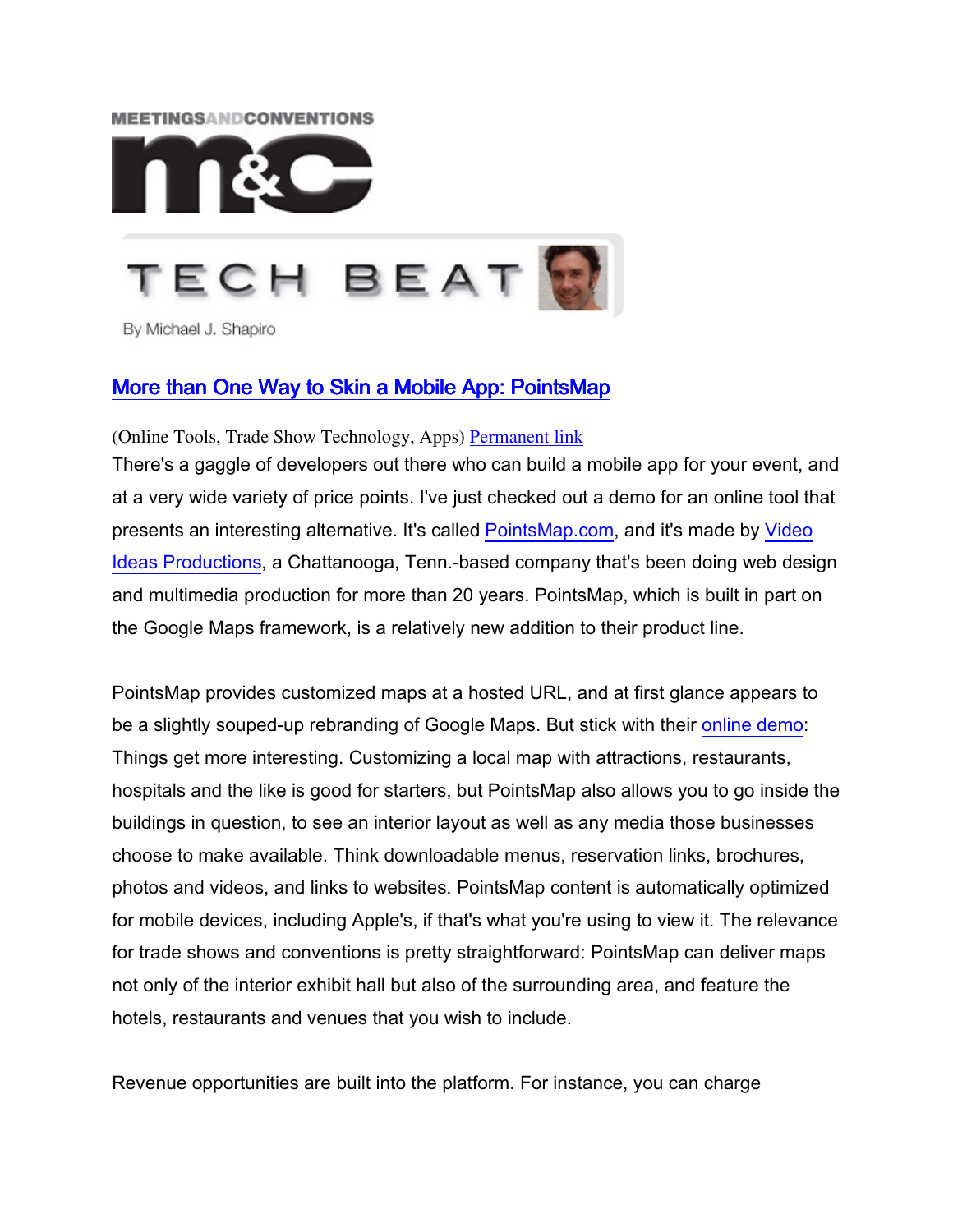exhibitors to upload media that will be associated with their booth space on the map. Essentially they pay for a personal administrative access code to their booth, and they can then upload whatever brochures, videos or links they like. Hotels or other venues can do the same, if appropriate. Company president and co-owner Jerry Waddell is extremely flexible with pricing models. One approach would be that the event organizer pays a set-up fee (and monthly hosting fee, if appropriate) and then sells the access codes to the exhibitors. Or, says Waddell, the organizer could agree to market PointsMap to exhibitors and sponsors, and let PointsMap handle the sales opportunities. In that case, the organizer may pay nothing for the service. (Generally, pricing is dependent on a variety of factors, most significantly event size and bandwidth requirements.)

The platform appears robust and offers a great deal of interactivity. "But," you're probably thinking, "it's just a bunch of maps, right?" Not exactly, and here's where it could take the place of an event app: Those viewing the site on a mobile device see a table of contents and a search field. Using those tools, an attendee can go directly to whatever information has been uploaded, without necessarily navigating to it via a map. For example, you can upload keynote descriptions, schedules and speaker information to be associated with the grand ballroom on your venue map, if that's where those events are taking place. Using the search field or the table of contents, an attendee could then directly access the keynote schedule without actually selecting the ballroom on a map.

It's a slightly different approach to getting event info on a mobile device, and in some instances could potentially be a bit awkward, but it presents some interesting possibilities. The biggest caveat is that it's still untested in the meeting context -- but that will soon change. Waddell's team currently is working with the League of American Orchestras to build a site for the group's June conference in Minneapolis.

PointsMap sites can be accessed by any device with a browser and an Internet